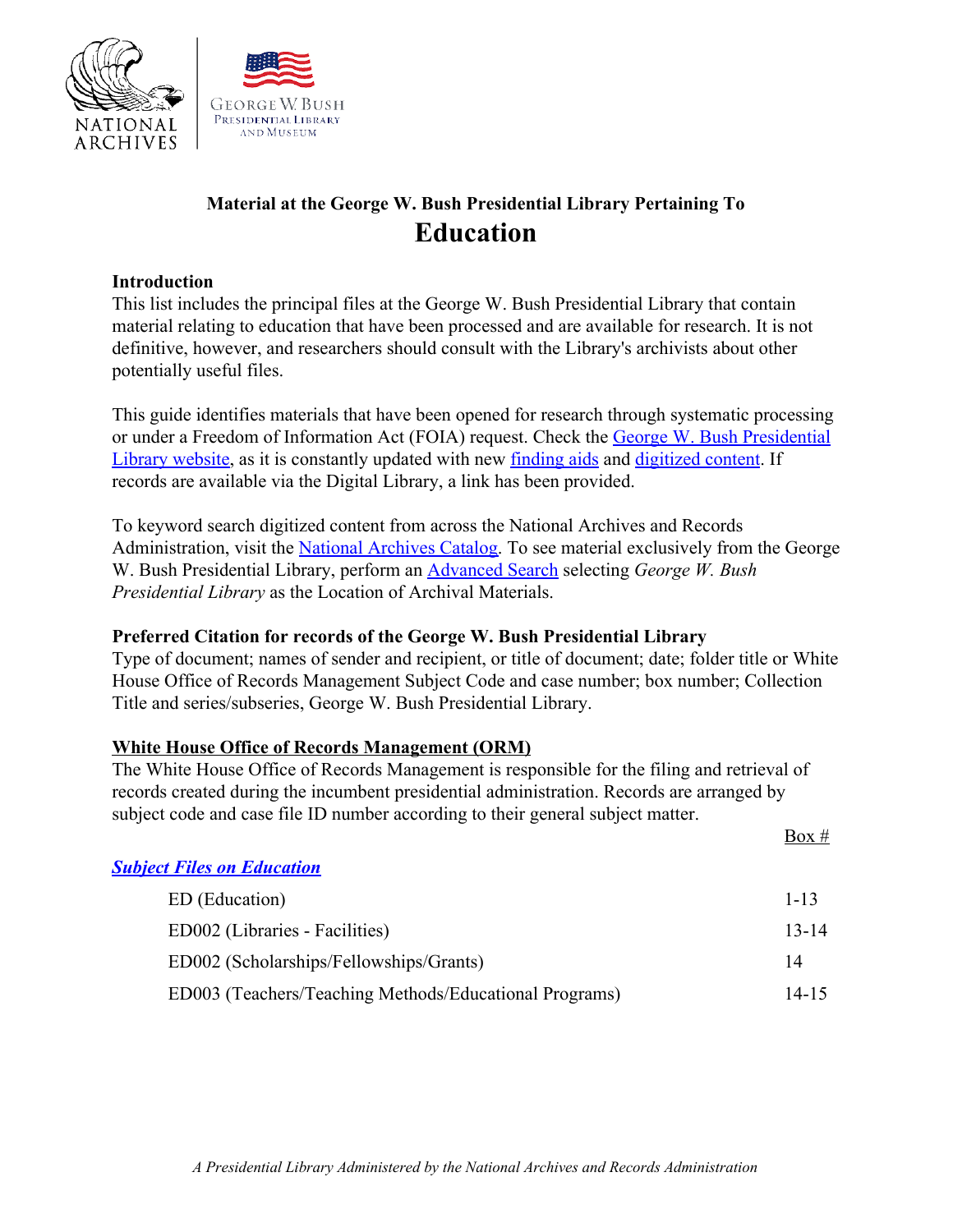## **Staff Member Office Files (SMOF)**

This collection consists of Presidential records from White House Staff Member Office Files (SMOF), 2001-2009, that served in the Administration of President George W. Bush. Each series is named after the individual staff member and/or the office where they worked.

|                                                                         | $Box \#$ |
|-------------------------------------------------------------------------|----------|
| <b>Counsel's Office, White House</b>                                    |          |
| <u> Kavanaugh, Brett – Subject Files</u>                                |          |
| Education Bill - Race                                                   | 20       |
| <b>Domestic Policy Council</b>                                          |          |
| Allen, Claude - Hurricane Katrina Files                                 |          |
| Katrina - Education                                                     | 7        |
| Allen, Claude - Subject Files                                           |          |
| Abstinence Education [Folder 1]                                         | 9        |
| [Abstinence Education] [Folder 2]                                       | 9        |
| After School Programs                                                   | 10       |
| Comprehensive Sex Education vs. Authentic Abstinence                    | 13       |
| Drug Testing Initiative of Department of Education                      | 13       |
| Education                                                               | 13       |
| <b>Education Funding</b>                                                | 13       |
| <b>Education Leaders Council</b>                                        | 13       |
| <b>Education Speech I</b>                                               | 13       |
| <b>Education Speech II</b>                                              | 13       |
| <b>Education Speech III</b>                                             | 13       |
| Facts Re: Department of Education                                       | 14       |
| Fiscal Year 2007 Director's Review - Department of Education 11/02/2005 | 15       |
| Fiscal Year 2007 Director's Review - Education and Human                | 15       |
| Resources Entitlement 11/23/2005                                        | 15       |
| Head Start - 108th Congress Plans                                       | 16       |
| Head Start - NGA (National Governors Association) [Folder 1]            | 16       |
| Head Start - NGA (National Governors Association) [Folder 2] [1]        | 16       |
| Head Start - NGA (National Governors Association) [Folder 2] [2]        | 16       |
| Head Start – Speeches                                                   | 16       |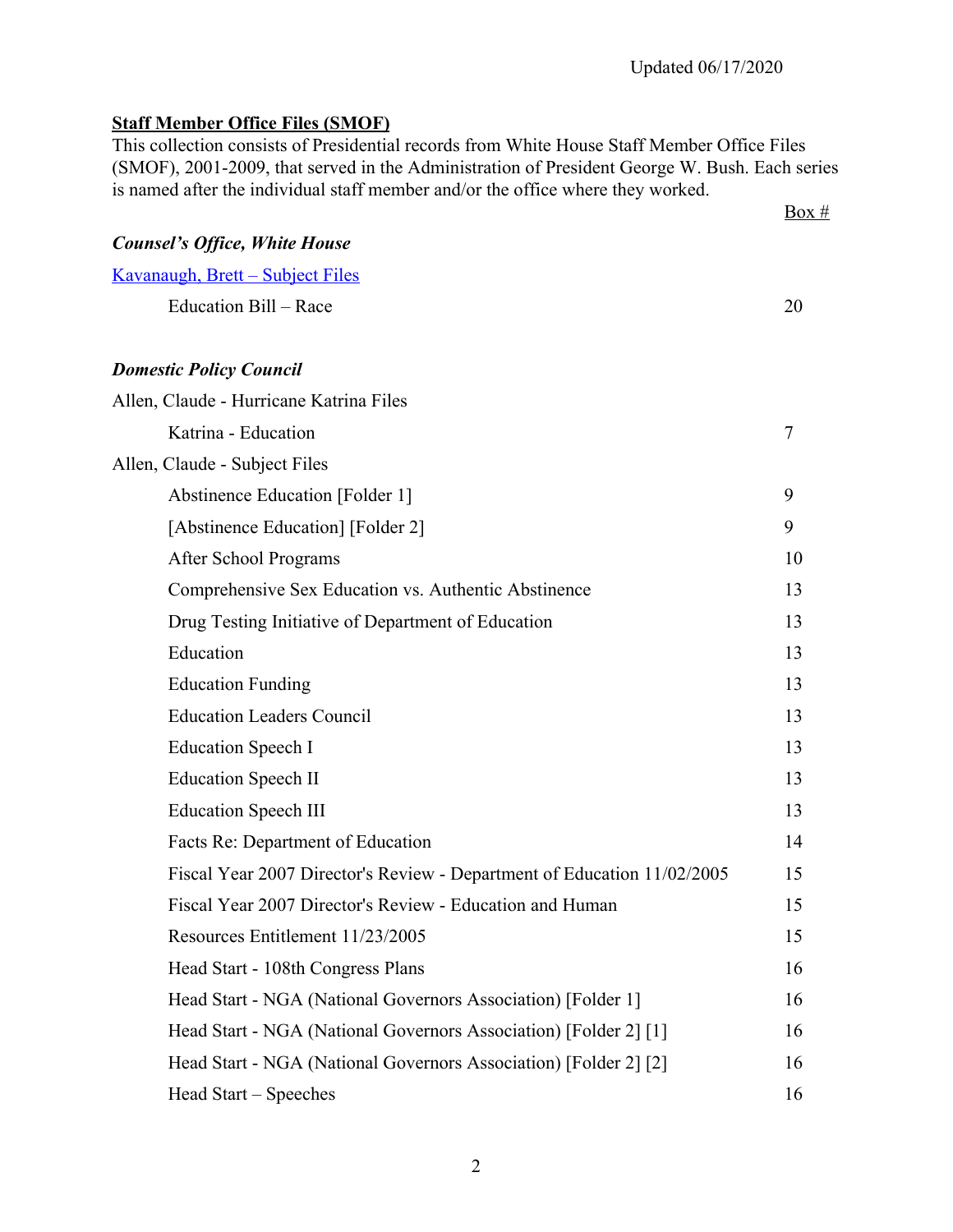| Head Start [Folder 1]                                    | 16 |
|----------------------------------------------------------|----|
| Head Start [Folder 2] [1]                                | 16 |
| Head Start [Folder 2] [2]                                | 16 |
| Head Start [Folder 3] [1]                                | 16 |
| Head Start [Folder 3] [2]                                | 16 |
| [Higher Education - University of Washington]            | 17 |
| <b>HECAT</b> (Health Education Curriculum Analysis Tool) | 17 |
| Higher Education [Folder 1] [1]                          | 17 |
| Higher Education [Folder 1] [2]                          | 17 |
| Higher Education [Folder 2] [1]                          | 17 |
| Higher Education [Folder 2] [2]                          | 17 |
| Homeschooling                                            | 18 |
| NCLB (No Child Left Behind)                              | 22 |
| [School Choice] [Folder 1]                               | 24 |
| School Choice [Folder 2]                                 | 24 |
| School Choice / Decision (SCOTUS)                        | 24 |
| <b>School Discipline</b>                                 | 24 |
| School Prayer                                            | 24 |
| <b>School Safety</b>                                     | 24 |
| <b>Sex Education</b>                                     | 24 |
| Special Education [1]                                    | 25 |
| Special Education [2]                                    | 25 |
| <b>Teacher Issues</b>                                    | 26 |
| <b>Teacher Pay</b>                                       | 26 |
| Welfare/Head Start                                       | 28 |
| Bennett, Jessica - Subject Files                         |    |
| [American Enterprise Institute - Articles on Education]  | 1  |
| [California Public Schools]                              | 3  |
| VHS - Coverage of SchoolResults.org                      | 4  |
| [Department of Education] [1]                            | 4  |
| [Department of Education] [2]                            | 4  |
| [Distance Education Demonstration Program]               | 4  |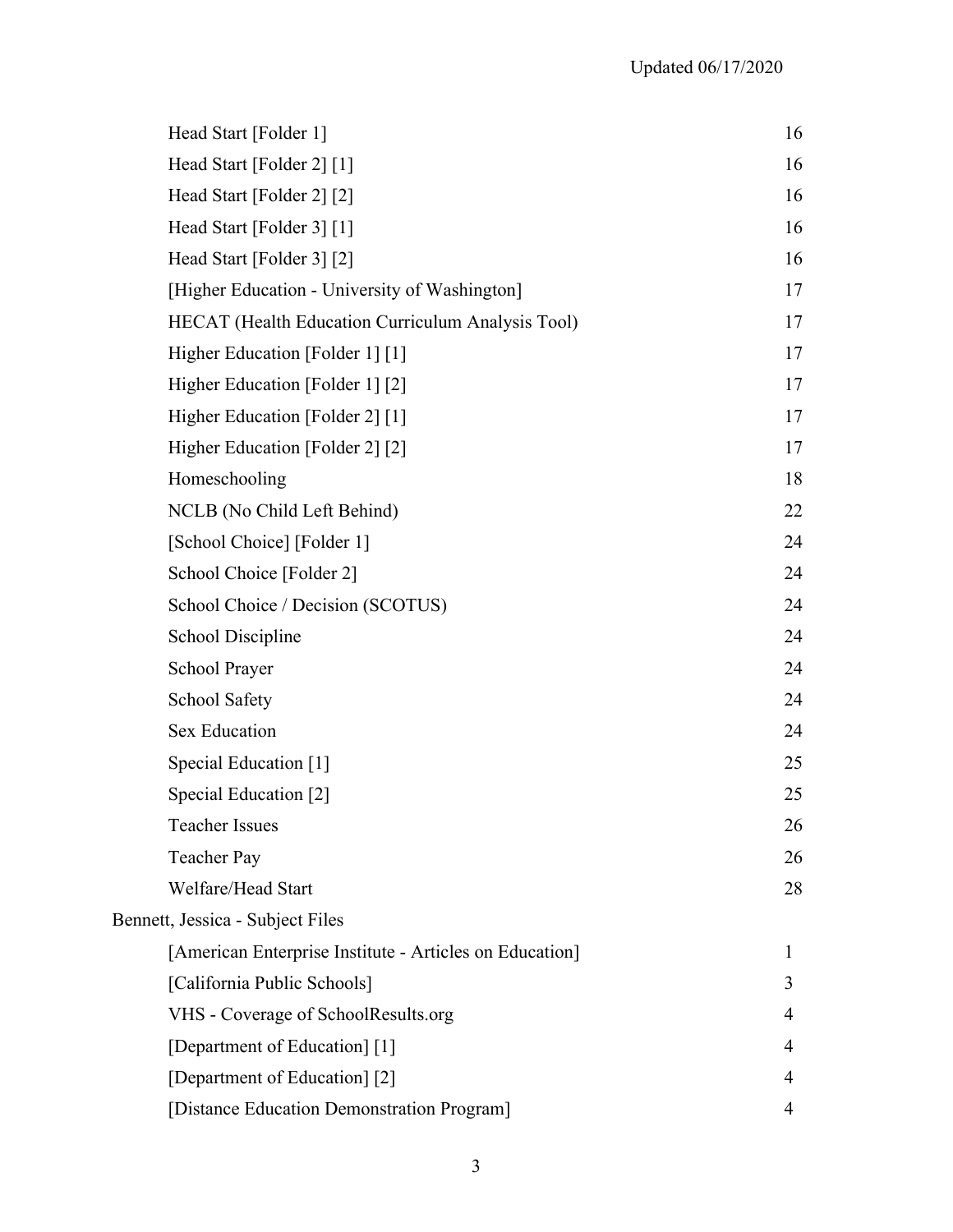| [District of Columbia Public Schools Facility Master Plan, Final 2001]<br>[Folder 1] [1]     | $\overline{4}$           |
|----------------------------------------------------------------------------------------------|--------------------------|
| [District of Columbia Public Schools Facility Master Plan, Final 2001]<br>[Folder 1] $[2]$   | $\overline{4}$           |
| [District of Columbia Public Schools Facility Master Plan, Final 2001]<br>[Folder 2] $[1]$   | $\overline{4}$           |
| [District of Columbia Public Schools Facility Master Plan, Final 2001]<br>$[{}Folder 2] [2]$ | $\overline{4}$           |
| [Education Budget]                                                                           | $\overline{4}$           |
| [Education Correspondence]                                                                   | $\overline{4}$           |
| [Education] [1]                                                                              | $\overline{4}$           |
| [Education] [2]                                                                              | $\overline{4}$           |
| [Education Materials from Learning Point Associates]                                         | 5                        |
| <b>Education Director's Review</b>                                                           | 5                        |
| [Hart-Teeter ETS Higher Education Faculty Survey, Study #6980C] [1]                          | 6                        |
| [Hart-Teeter ETS Higher Education Faculty Survey, Study #6980C] [2]                          | 6                        |
| [Hart-Teeter ETS Higher Education Faculty Survey, Study #6980C] [3]                          | 6                        |
| [Individuals with Disabilities Education Act] [2]                                            | 6                        |
| [Individuals with Disabilities Education Act] [3]                                            | 6                        |
| [Individuals with Disabilities Education Act] [4]                                            | 6                        |
| [Jobs and Education]                                                                         | $\overline{\mathcal{L}}$ |
| [News Stories on Education] [1]                                                              | 7                        |
| [News Stories on Education] [2]                                                              | 7                        |
| [No Child Left Behind - 52 Plans - A Watershed Moment] [1]                                   | 7                        |
| [No Child Left Behind - 52 Plans - A Watershed Moment] [2]                                   | 7                        |
| [No Child Left Behind Events and News Coverage] [1]                                          | 7                        |
| [No Child Left Behind Events and News Coverage] [2]                                          | 8                        |
| [No Child Left Behind Events and News Coverage] [3]                                          | 8                        |
| [No Child Left Behind Events and News Coverage] [4]                                          | 8                        |
| [No Child Left Behind General Talking Points, 01/02/2004] [1]                                | 8                        |
| [No Child Left Behind General Talking Points, 01/02/2004] [2]                                | 8                        |
| [No Child Left Behind General Talking Points, 01/02/2004] [3]                                | 8                        |
| [No Child Left Behind - Issue Book, 01/02/2004] [1]                                          | 8                        |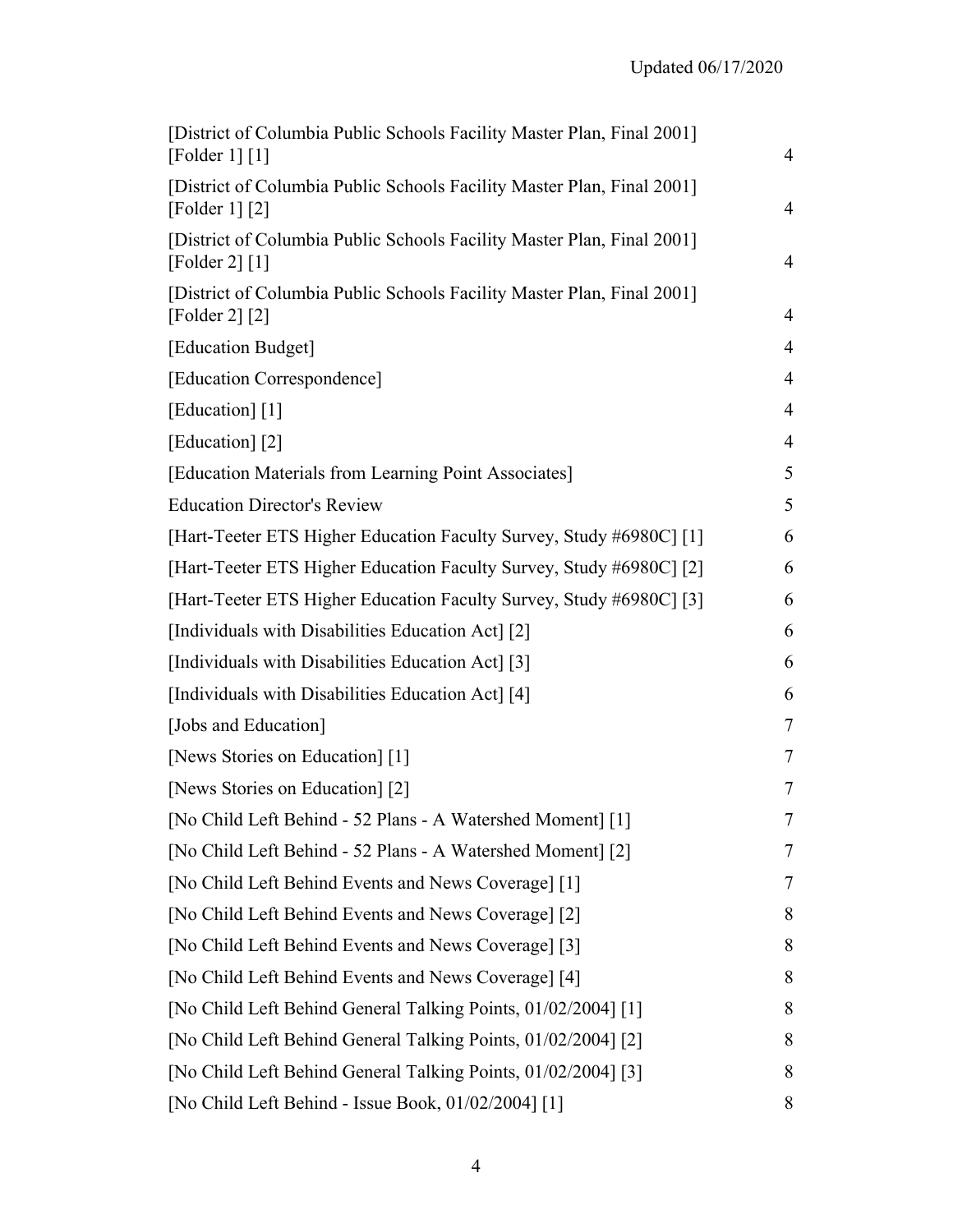| [No Child Left Behind - Issue Book, 01/02/2004] [2]         | 8  |
|-------------------------------------------------------------|----|
| [No Child Left Behind - Issue Book, 01/02/2004] [3]         | 8  |
| [No Child Left Behind - Issue Book, 01/02/2004] [4]         | 8  |
| [No Child Left Behind - Issue Book, 01/02/2004] [5]         | 8  |
| [No Child Left Behind - Title I] [1]                        | 8  |
| [No Child Left Behind - Title I] [2]                        | 8  |
| [No Child Left Behind - Title I] [3]                        | 8  |
| [RAND Corporation and Education] [1]                        | 9  |
| [RAND Corporation and Education] [2]                        | 9  |
| [RAND Corporation and Education] [3]                        | 9  |
| [RAND Corporation and Education] [4]                        | 9  |
| [RAND Corporation and Education] [5]                        | 9  |
| [RAND Corporation and Education] [6]                        | 9  |
| [RAND Corporation and Education] [7]                        | 9  |
| [Teachers and School Improvement] [1]                       | 10 |
| [Teachers and School Improvement] [2]                       | 10 |
| [Teachers and School Improvement] [3]                       | 10 |
| [Teachers and School Improvement] [4]                       | 10 |
| [Teachers and School Improvement] [5]                       | 10 |
| [Teachers and School Improvement] [6]                       | 10 |
| [Teachers and School Improvement] [7]                       | 10 |
| Braunstein, Todd - General Files                            |    |
| [USA v. The Board of Education of Crisp County, et al.] [1] | 2  |
| [USA v. The Board of Education of Crisp County, et al.] [2] | 2  |
| Braunstein, Todd - Immigration Files                        |    |
| [Office of Vocational and Adult Education]                  | 2  |
| Bridgeland, John - Subject Files                            |    |
| <b>Education: Conservative Points</b>                       | 6  |
| <b>Education: Education</b>                                 | 6  |
| <b>Education: Policy Working Group</b>                      | 6  |
| <b>Education: Vouchers</b>                                  | 6  |
|                                                             |    |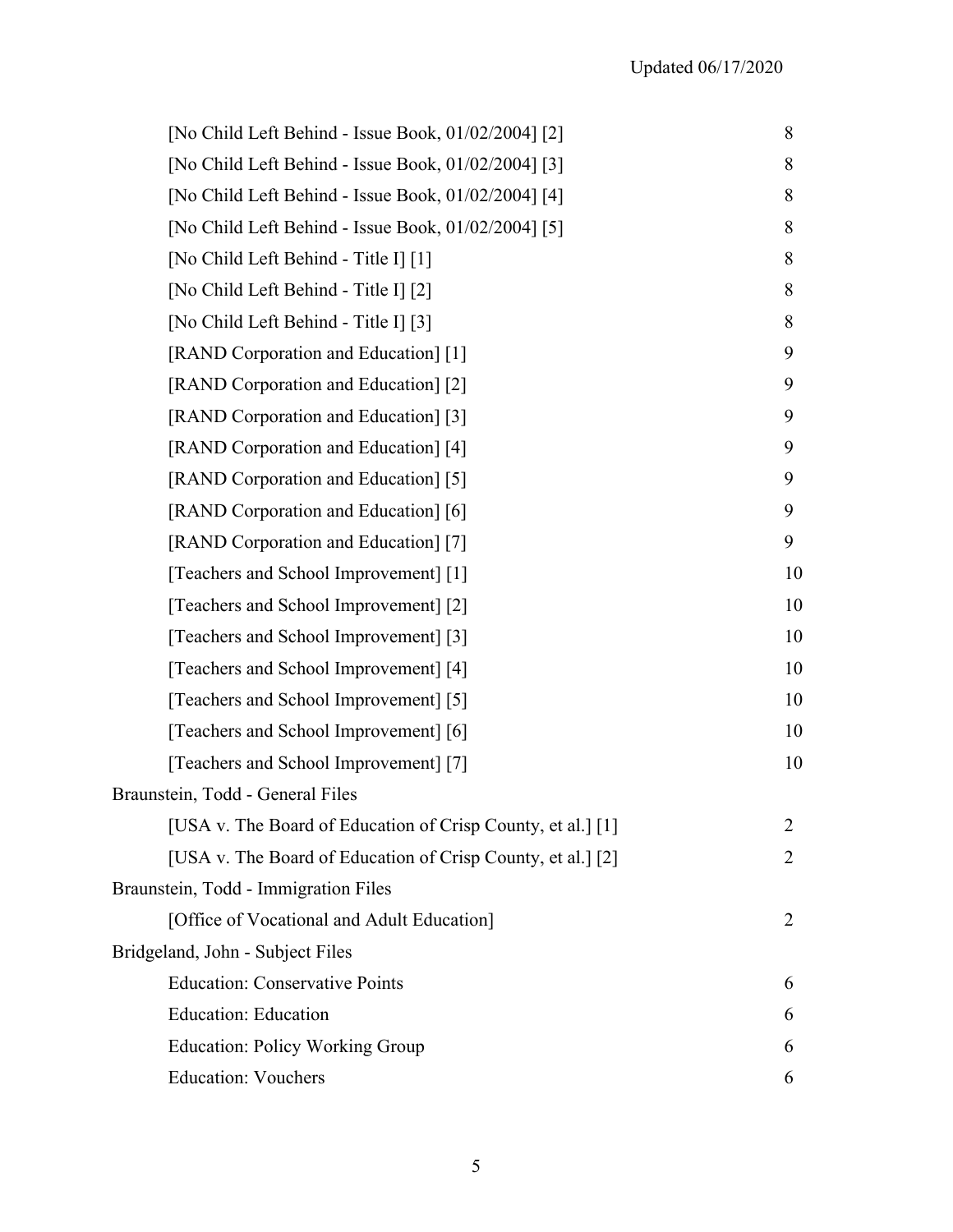| Buckland, Susan - Subject Files                                                                                                                                      |                |
|----------------------------------------------------------------------------------------------------------------------------------------------------------------------|----------------|
| Education                                                                                                                                                            | $\overline{2}$ |
| A New Era: Revitalizing Special Education for Children and Their Families                                                                                            | 3              |
| National Summit Preparation for and Support of Youth with Disabilities in Postsecondary<br>Education & Employment: Implications for Policy, Priorities, and Practice | 3              |
| Office of Special Education and Rehabilitative Services [1]                                                                                                          | 3              |
| Office of Special Education and Rehabilitative Services [2]                                                                                                          | 3              |
| Book - People with Disabilities on Tribal Lands: Education, Health Care, Vocational<br>Rehabilitation, and Independent Living                                        | 4              |
| Cantos VII, Olegario (Ollie) - Health Files                                                                                                                          |                |
| AED - Academy for Educational Development [AIDS]                                                                                                                     | 3              |
| Hall, Philo D. - Printed Materials                                                                                                                                   |                |
| [A Quality Teacher in Every Classroom]                                                                                                                               | 22             |
| Holand, Anna Lisa - Chron Files                                                                                                                                      |                |
| 04/20/2005 National Teacher of the Year Event                                                                                                                        | 1              |
| 05/03/2005 NCLB (No Child Left Behind) Briefing (on AF1)                                                                                                             | 1              |
| 06/27/2005 NCLB (No Child Left Behind) Progress Meeting                                                                                                              | 1              |
| 09/06/2005 Meeting and Statement on Efforts for Recovery in Schools [Post-<br>Katrina]                                                                               | 1              |
| 06/08/2005 School Choice Policy Time [1]                                                                                                                             | 1              |
| 06/08/2005 School Choice Policy Time [2]                                                                                                                             | 1              |
| 10/19/2005 Meeting on NAEP (National Assessment of Educational Progress) with<br><b>Secretary [Margaret] Spellings</b>                                               | $\overline{2}$ |
| 12/19/2005 School Choice Policy Time                                                                                                                                 | $\overline{2}$ |
| 01/09/2006 NCLB (No Child Left Behind) Anniversary                                                                                                                   | $\overline{2}$ |
| Hughes, Kristin - Subject Files                                                                                                                                      |                |
| National Teacher of the Year Event 2006                                                                                                                              | $\overline{2}$ |
| Lefkowitz, Jay - Subject Files                                                                                                                                       |                |
| Early Childhood                                                                                                                                                      | 7              |
| Education & Economy                                                                                                                                                  | 7              |
| Head Start Event 07/07/2003                                                                                                                                          | 12             |
| <b>Higher Education</b>                                                                                                                                              | 12             |
| HR 3801 [Educational Technical Assistance Act of 2002]                                                                                                               | 15             |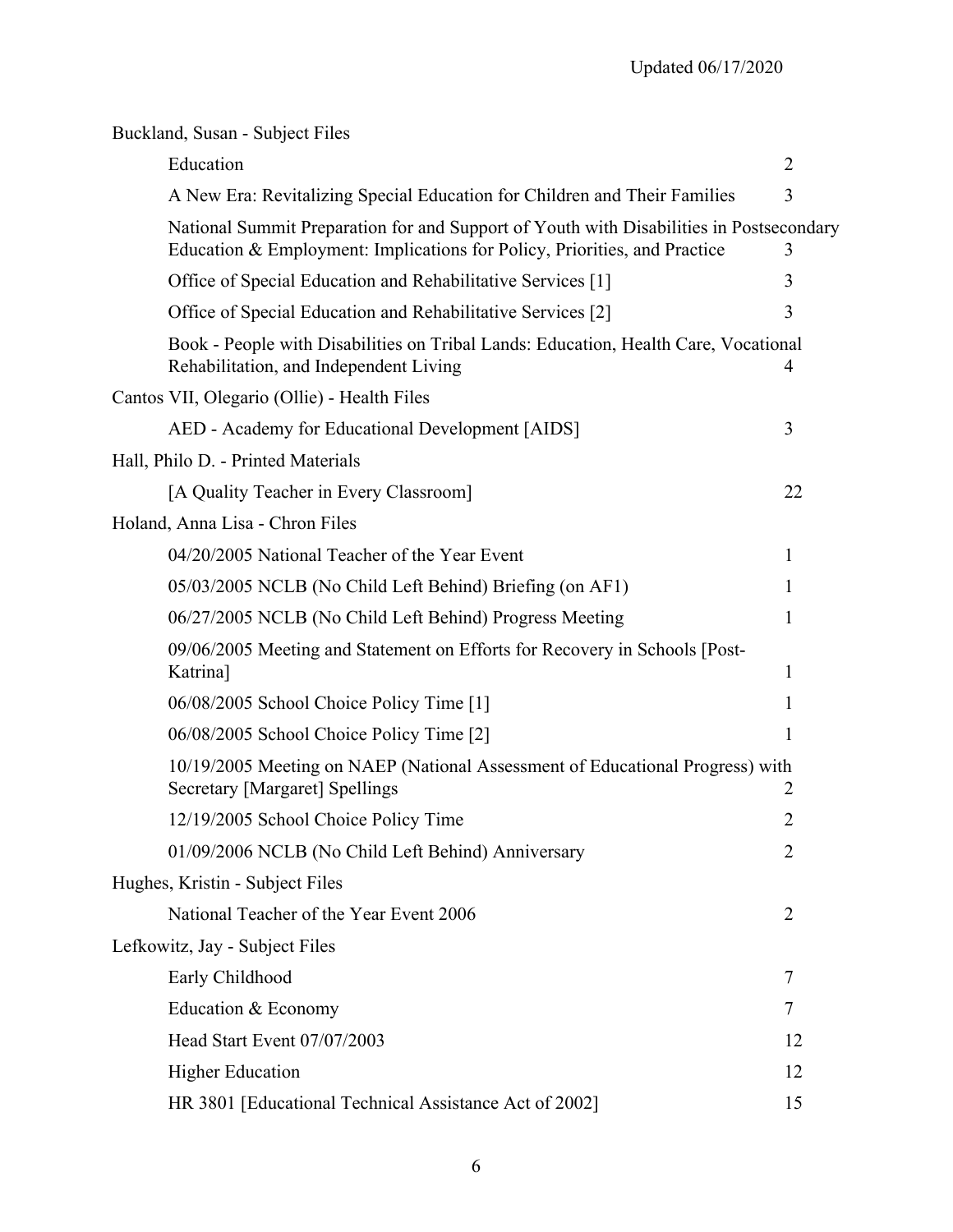| IDEA (Individuals with Disabilities Education Act)                                       | 15 |
|------------------------------------------------------------------------------------------|----|
| IDEA (Individuals with Disabilities Education Act) Policy Time 06/04/2002                | 15 |
| Policy Time regarding Special Education 06/18/2003                                       | 25 |
| [School Choice] DC School Choice Event 07/01/2003                                        | 27 |
| [School Choice] Policy Time regarding DC School Choice 06/24/2003                        | 27 |
| Education [Folder 1] [1]                                                                 | 48 |
| Education [Folder 1] [2]                                                                 | 48 |
| Education [Folder 1] [3]                                                                 | 48 |
| Education [Folder 1] [4]                                                                 | 48 |
| Education [Folder 1] [5]                                                                 | 48 |
| Education [Folder 1] [6]                                                                 | 48 |
| Education [Folder 2]: [Education] [Folder 1] [1]                                         | 48 |
| Education [Folder 2]: [Education] [Folder 1] [2]                                         | 48 |
| Education [Folder 2]: [Education] [Folder 1] [3]                                         | 48 |
| Education [Folder 2]: [Education] [Folder 1] [4]                                         | 49 |
| Education [Folder 2]: [Education] [Folder 1] [5]                                         | 49 |
| Education [Folder 2]: [Education] [Folder 2]                                             | 49 |
| Education [Folder 2]: NCLB (No Child Left Behind)                                        | 49 |
| Event 06/10/2003                                                                         |    |
| Education [Folder 2]: Policy Time regarding AYP (Adequate Yearly Progress)<br>10/29/2002 | 49 |
| Education [Folder 2]: Policy Time regarding DC School Choice 05/27/2003                  | 49 |
| [Head Start]: [Question]                                                                 | 49 |
| [Head Start]: [United States Conference of Catholic Bishops]                             | 49 |
| [Head Start]: Policy Time regarding Head Start and Welfare 05/28/2003                    | 49 |
| [Head Start]: Policy Time regarding Head Start Move 12/12/2002                           | 49 |
| School Choice                                                                            | 51 |
| School Prayer                                                                            | 51 |
| Schacht, Diana - Subject Files                                                           |    |
| Administrative [Folder 1]: No Child Left Behind                                          | 1  |
| Character Education [1] [Campaign Finance Reform]                                        | 3  |
| Character Education [2] [Campaign Finance Reform]                                        | 3  |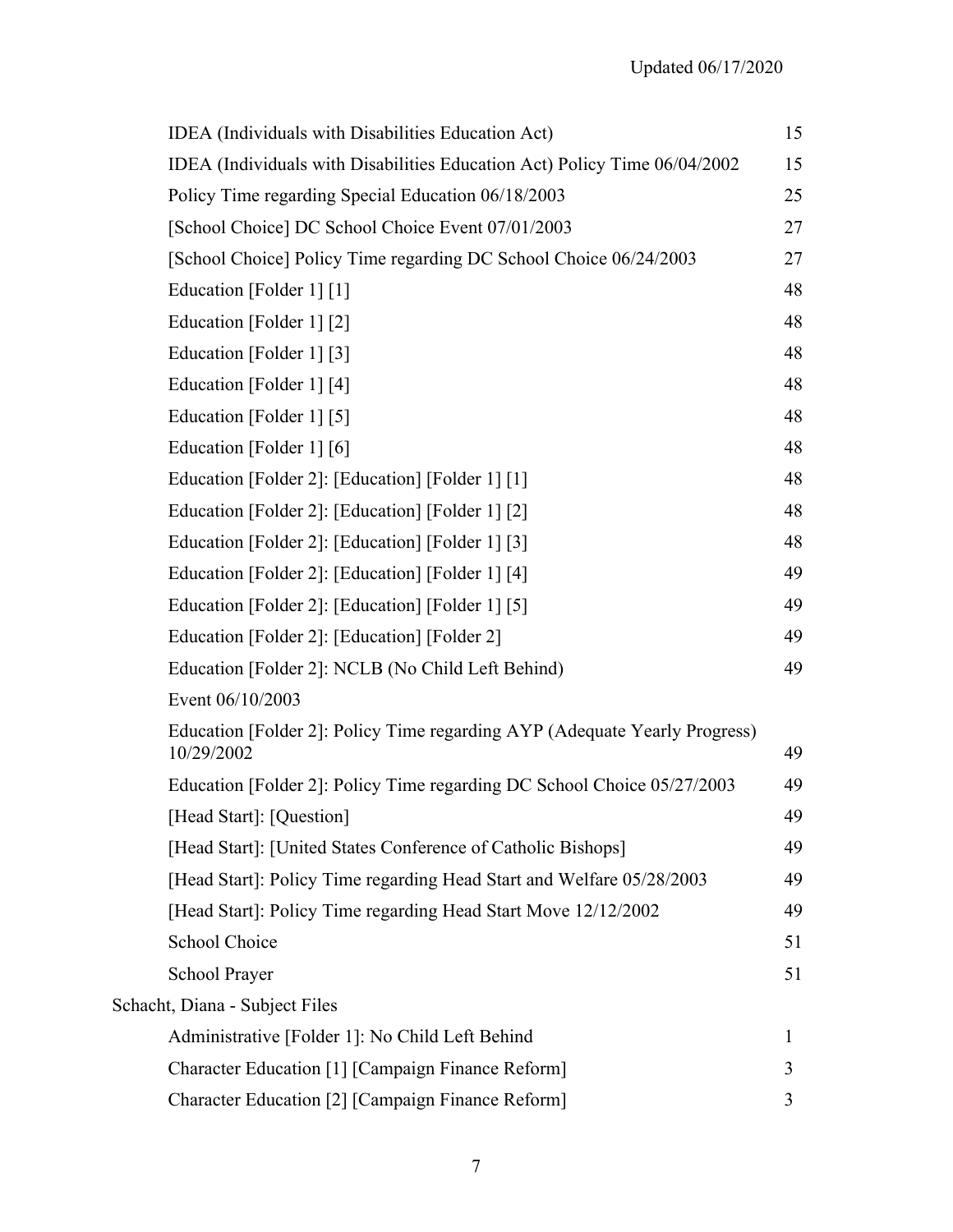| Character Education [3] [Campaign Finance Reform]                     | 3            |
|-----------------------------------------------------------------------|--------------|
| Sheehy, Jennifer - General Files                                      |              |
| Education                                                             | $\mathbf{1}$ |
| IDEA (Individuals with Disabilities Education Act)                    | $\mathbf{1}$ |
| Smarick, Andrew - Education Files                                     |              |
| FB (Faith-Based) Urban Schools Report 1                               | $\mathbf{1}$ |
| NCLB (No Child Left Behind)                                           | $\mathbf{1}$ |
| NCLB (No Child Left Behind) Regulations                               | $\mathbf{1}$ |
| SES (Supplemental Educational Services)                               | $\mathbf{1}$ |
| [White House] Summit [on Inner-City Children and Faith-Based Schools] | $\mathbf{1}$ |
| Zinsmeister, W. Karl - Subject Files                                  |              |
| College: Higher Education 2007 Legislation [1]                        | 5            |
| College: Higher Education 2007 Legislation [2]                        | 5            |
| College: Higher Education 2008                                        | 5            |
| College: Higher Education Commission [1]                              | 5            |
| College: Higher Education Commission [2]                              | 5            |
| College: Higher Education Commission [3]                              | 5            |
| College: Higher Education Commission [4]                              | 6            |
| College: Higher Education Commission [5]                              | 6            |
| College: NELNET (National Education Loan Network) [1]                 | 6            |
| College: NELNET (National Education Loan Network) [2]                 | 6            |
| College: NELNET (National Education Loan Network) [3]                 | 6            |
| DPC Priorities: Department of Education Priorities 2006-2008          | 8            |
| <b>Education II</b>                                                   | 9            |
| Education II: Budget                                                  | 9            |
| <b>Education II: Charters</b>                                         | 9            |
| Education II: Education Event, POTUS, 10/05/2006                      | 9            |
| Education II: Education Issues May 2007                               | 9            |
| <b>Education II: Foreign Language</b>                                 | 9            |
| <b>Education II: Head Start</b>                                       | 9            |
| Education II: High School                                             | 9            |
| Education II: JROTC (Junior Reserve Officer Training Corps)           | 9            |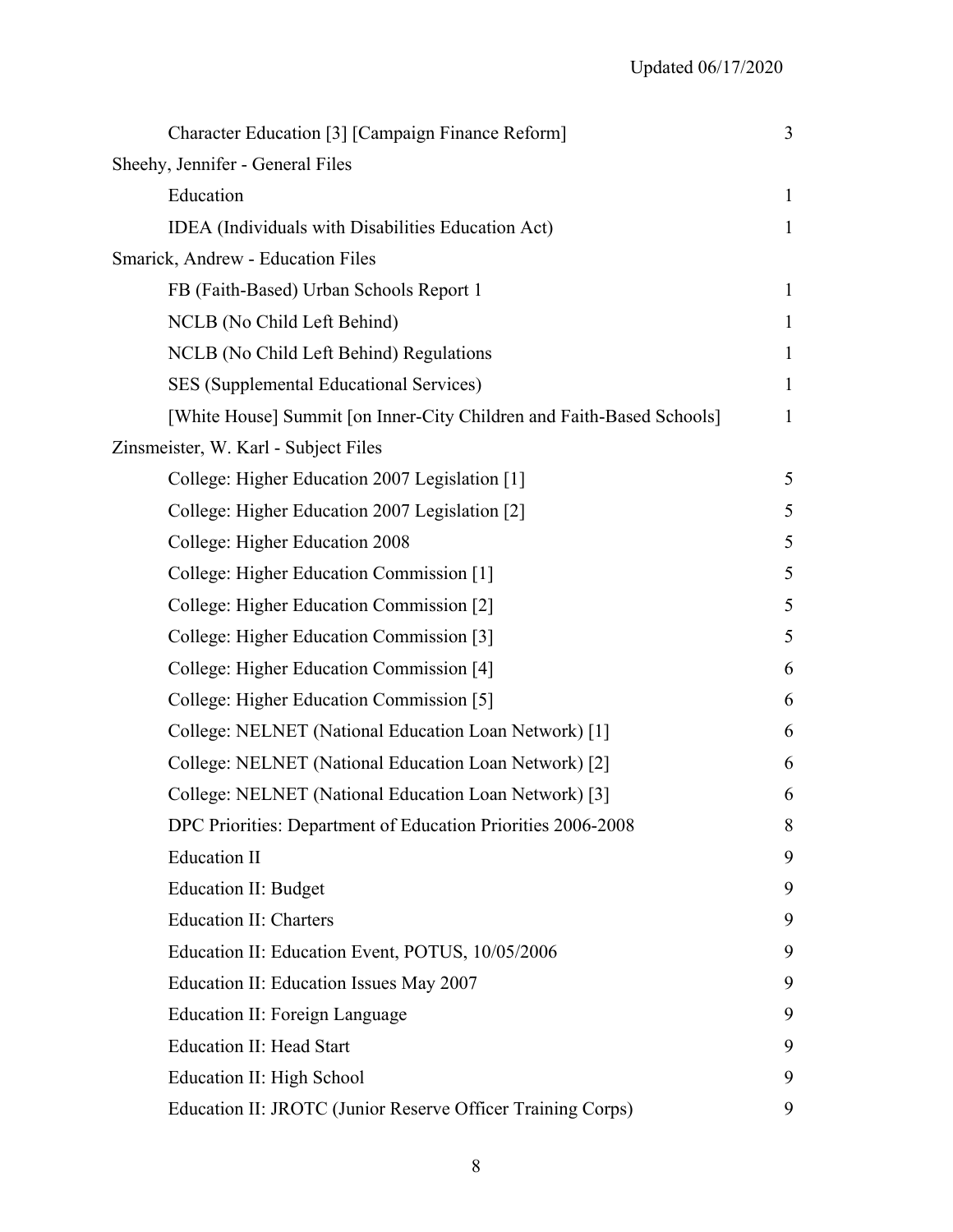| Education II: Math Panel March 2008                                                                                    | 9              |
|------------------------------------------------------------------------------------------------------------------------|----------------|
| <b>Education II: New Orleans Schools</b>                                                                               | 9              |
| Education II: Pell Grants for Kids                                                                                     | 9              |
| Education II: Performance Declines with Time in School – US                                                            | 9              |
| Education II: Reading First                                                                                            | 9              |
| Education II: School Choice [1]                                                                                        | 9              |
| Education II: School Choice [2]                                                                                        | 9              |
| <b>Education II: States Compared</b>                                                                                   | 9              |
| Education II: TIMSS (Trends in International Mathematics and Science Study) Results<br>December 2008 [1]               | 10             |
| Education II: TIMSS (Trends in International Mathematics and Science Study) Results<br>December 2008 [2]               | 10             |
| <b>Faith Based and Community Initiatives, White House Office of</b>                                                    |                |
| Henderson, Kristin - Dungeon Files                                                                                     |                |
| Department of Education Barriers in the Grants Process [1]                                                             | 45             |
| Department of Education Barriers in the Grants Process [2]                                                             | 45             |
| Department of Education Barriers in the Grants Process [3]                                                             | 45             |
| HHS, Creating a 21st Century Head Start, Final Report of the Advisory Committee on<br>Head Start Quality and Expansion | 52             |
| Henderson, Kristin - Outreach Organization Contact Files                                                               |                |
| <b>Adult Education Resource Guide</b>                                                                                  | $\overline{4}$ |
| <b>Connecticut Urban Education Fund</b>                                                                                | 7              |
| Delaware Educational Ecumenical Council on Children and Families                                                       | 8              |
| FASTEN (The Faith and Service Technical Education Network)                                                             | 9              |
| Hope Partnership for Education                                                                                         | 11             |
| <b>International Education Foundation</b>                                                                              | 11             |
| JEWELS (Joining Enterprise with Education for Lifelong Success)                                                        | 12             |
| PESCO (Pleasantville Educational Supply Corp) International                                                            | 15             |
| PUENTE (People United to Enrich the Neighborhood through Education) Learning<br>Center                                 | 15             |
| Sikh Council on Religion and Education                                                                                 | 17             |
| <b>Washington Education Foundation</b>                                                                                 | 19             |
| $M = 1 - C = 1$                                                                                                        |                |

Scott, Mark - Subject Files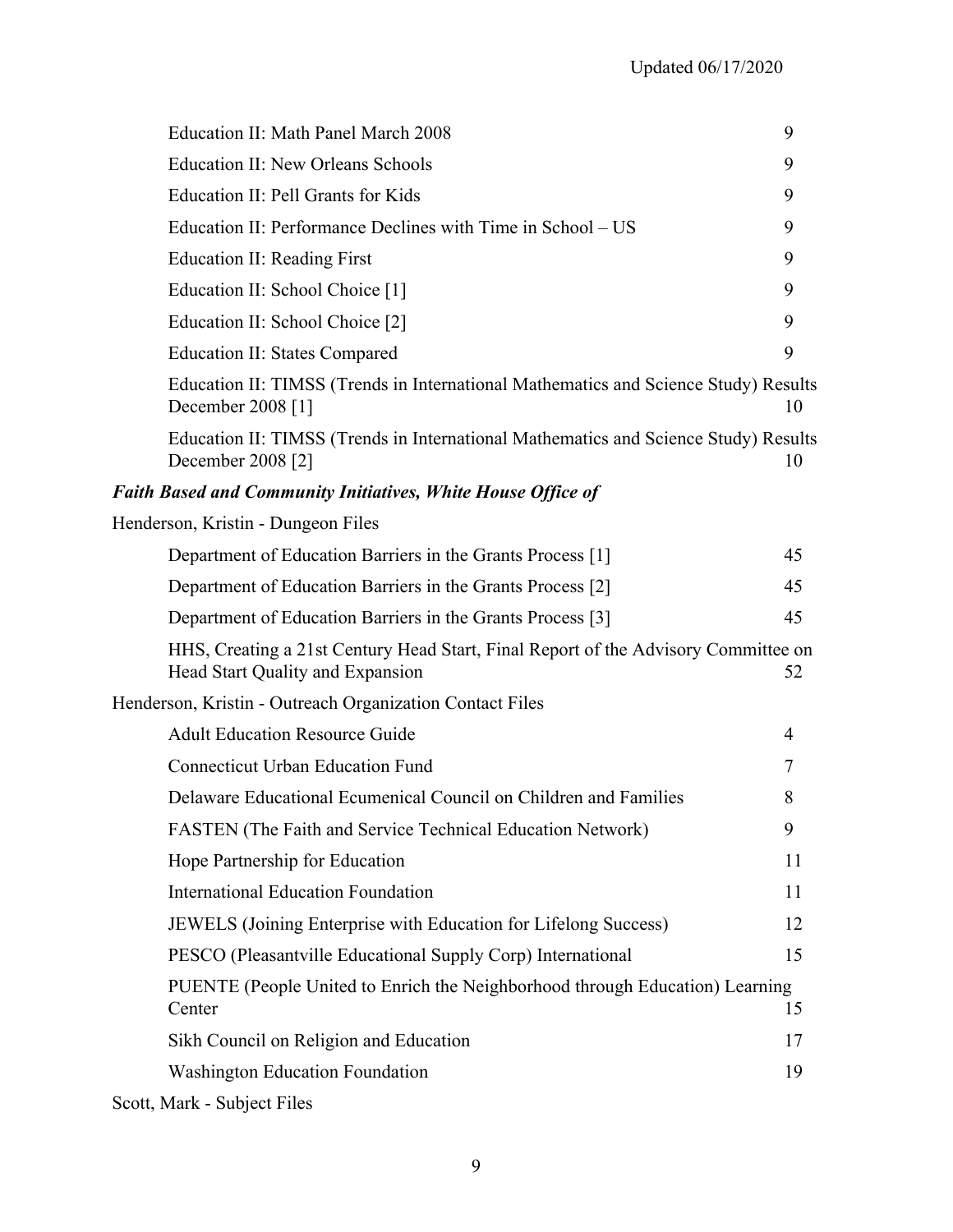| PAEF (Pennsylvania Alcohol Education Foundation)                 |                |  |
|------------------------------------------------------------------|----------------|--|
| <b>Staff Secretary, White House Office of</b>                    |                |  |
| <u> Von Der Heydt, Thomas (Tommy) - Bush Record Policy Memos</u> |                |  |
| Higher Education and Job Training: A Timeline (2001 - 2008)      | 1              |  |
| No Child Left Behind: A Timeline (2001 - 2008) [1]               | 2              |  |
| No Child Left Behind: A Timeline (2001 - 2008) [2]               | $\overline{2}$ |  |
| No Child Left Behind: A Timeline (2001 - 2008) [3]               | $\overline{2}$ |  |
| School Choice: A Timeline (2001 - 2008) [1]                      | 3              |  |
| School Choice: A Timeline (2001 - 2008) [2]                      | 3              |  |
| <b>Strategic Initiatives, White House Office of</b>              |                |  |

## Book Collection

| An Education Agenda: Let Parents Choose Their Children's School. National Center for |  |
|--------------------------------------------------------------------------------------|--|
| Policy and Children First America                                                    |  |

## *USA Freedom Corps*

| Dunn, Kari - General Files                              |    |
|---------------------------------------------------------|----|
| [Civic Education and Engagement] [1]                    | 1  |
| [Civic Education and Engagement] [2]                    | 1  |
| [Civic Education and Engagement] [3]                    | 1  |
| [Civic Education and Engagement] [4]                    | 1  |
| [Historical Illiteracy and Civic Education] [1]         | 2  |
| [Alistorical Illiteracy and Civic Education] [2]        | 2  |
| Headley, Jessica - Subject Files                        |    |
| [American Enterprise Institute - Articles on Education] | 1  |
| Headley, Jessica - General Files                        |    |
| <b>Higher Education</b>                                 | 2  |
| Higher Education Honor Roll                             | 2  |
| NCLB (No Child Left Behind)                             | 3  |
| Headley, Jessica – Publications                         |    |
| <b>High School Dropout</b>                              | 6  |
| Lyons, Therese - Subject Files                          |    |
| Education Commission on the States - Service Learning   | 36 |
| No Child Left Behind                                    | 37 |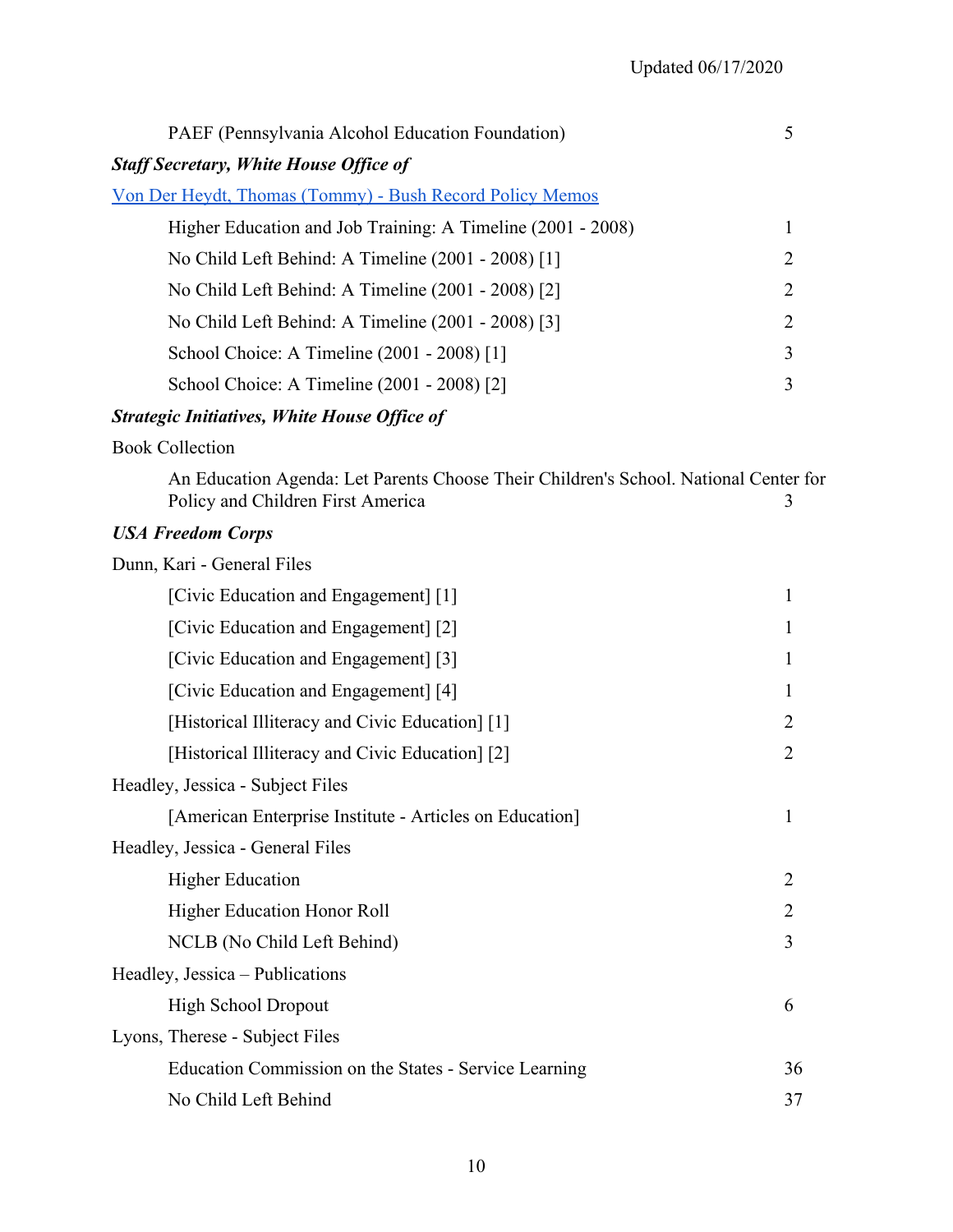## **Materials processed under FOIA**

These records are from the White House Office of Records Management (ORM), Staff Member Office Files (SMOF), or George W. Bush Presidential Electronic Records and were processed as part of a Freedom of Information Act (FOIA) request.

### *Entire FOIAs Related to Education*

#### **2016-0105-F**

Education Speeches and Events on January 8-9, 2002, including the Bill Signing for the No Child Left Behind Act

### *Individual Folders Processed under FOIA related to Education*

Note: White House Office of Records Management (ORM) files are excluded from this list due to limitations in search capabilities. Additionally, physical box numbers are not included in this list. Consult the finding aid for each FOIA request to identify what box the folder is located in.

### **[2014-0158-F](https://www.georgewbushlibrary.gov/research/finding-aids/foia-requests/2014-0158-f-records-george-w-bush-laura-bush-joshua-bolten-andrew-card-ari-fleischer-karl-rove-karen)**

Staff Secretary, White House Office of the

Miers, Harriet E. - Presidential Remarks

Remarks at Emma E. Booker Elementary School - Sarasota, Florida - 09/11/2001 [755754]

## **2014-0215-F**

Staff Secretary, White House Office of

Kavanaugh, Brett - Speech Files

09/22/2004 - Focus on Education - King of Prussia, Pennsylvania [767624]

#### **2014-0216-F**

Speechwriting, White House Office of

Michel, Christopher (Chris) - Chron Files

Announcement for Secretary of Education Margaret Spellings, 11/17/2004

Staff Secretary, White House Office of

Kavanaugh, Brett - Speech Files

01/31/2005 - Swearing-in of Education Secretary Margaret Spellings [769354]

#### **Bulk Materials**

 functions. Items often appear in the collection numerous times because they were located in Materials from these collections were created in bulk quantities for use at White House events, for dissemination to the public or government officials, or for the support of administrative boxes attributed to different offices within the White House.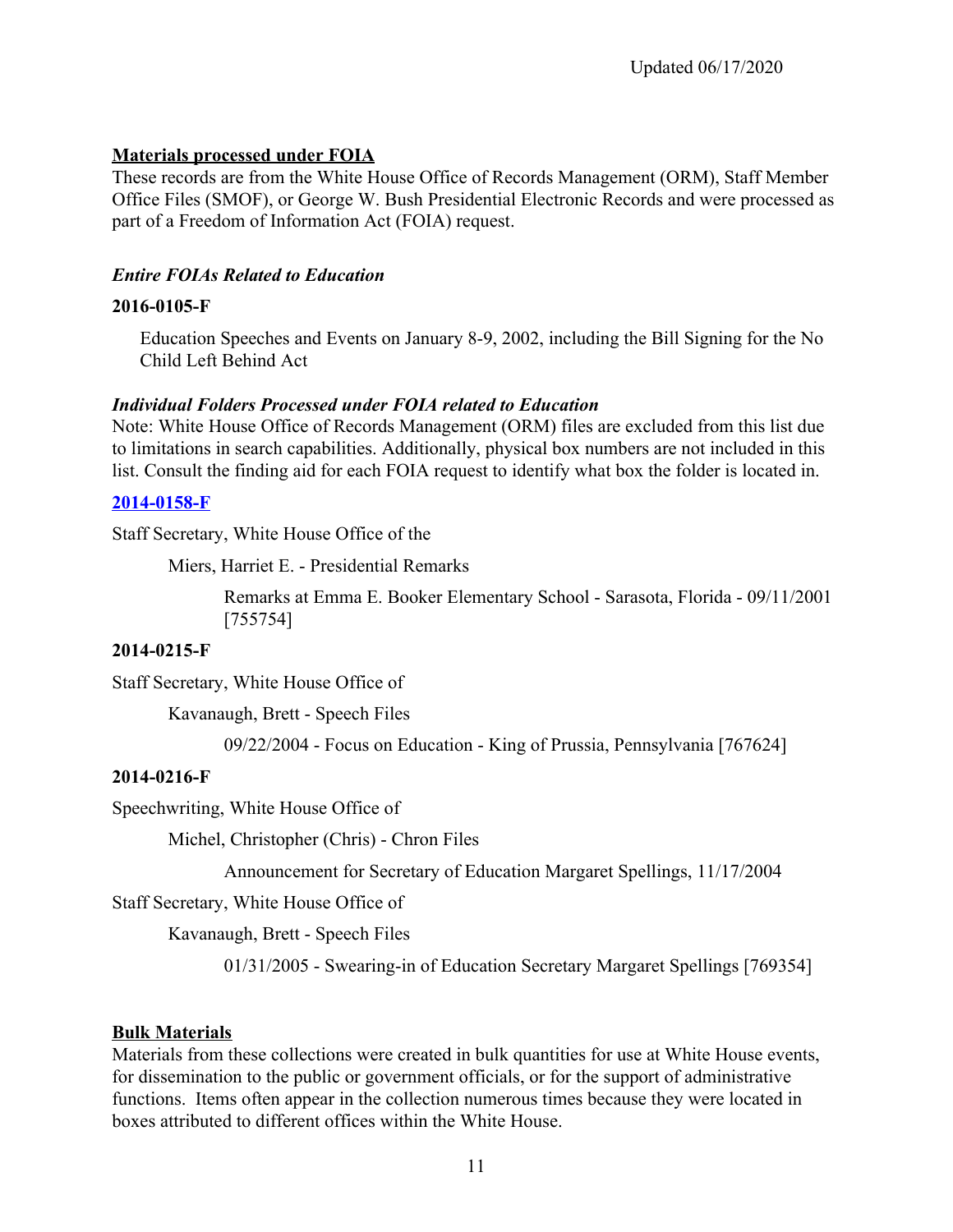| Box #                                                                                         |
|-----------------------------------------------------------------------------------------------|
|                                                                                               |
|                                                                                               |
| $\overline{2}$                                                                                |
| $\overline{2}$                                                                                |
|                                                                                               |
| 5                                                                                             |
|                                                                                               |
| Packets - White House Conference on Preparing Tomorrow's Teachers, 03/05/2002<br>7            |
| Packets - White House Summit on Early Childhood Cognitive Development, 07/26/2001<br>$7 - 8$  |
| Printed Materials - Early Childhood Initiative: Ready to Read, Ready to Learn, Good<br>8      |
| 8                                                                                             |
| 8                                                                                             |
| Printed Materials - The White House Conference on School Libraries, Proceedings,<br>$9 - 10$  |
|                                                                                               |
| 10                                                                                            |
|                                                                                               |
|                                                                                               |
| 07/26/2001-07/27/2001 - The White House Summit on Early Childhood Cognitive<br>$\overline{2}$ |
| 07/26/2001 - 07/27/2001 - The White House Summit on Early Childhood Cognitive<br>2            |
| 15                                                                                            |
| $\overline{4}$                                                                                |
| $03/05/2002$ - Luncheon on the occasion of the White House Conference on Preparing<br>4       |
|                                                                                               |

| 03/05/2002 - White House Conference on Preparing Tomorrow's Teachers - Invitations |  |
|------------------------------------------------------------------------------------|--|
|                                                                                    |  |

06/04/2002 - White House Conference on School Libraries – Invitations 5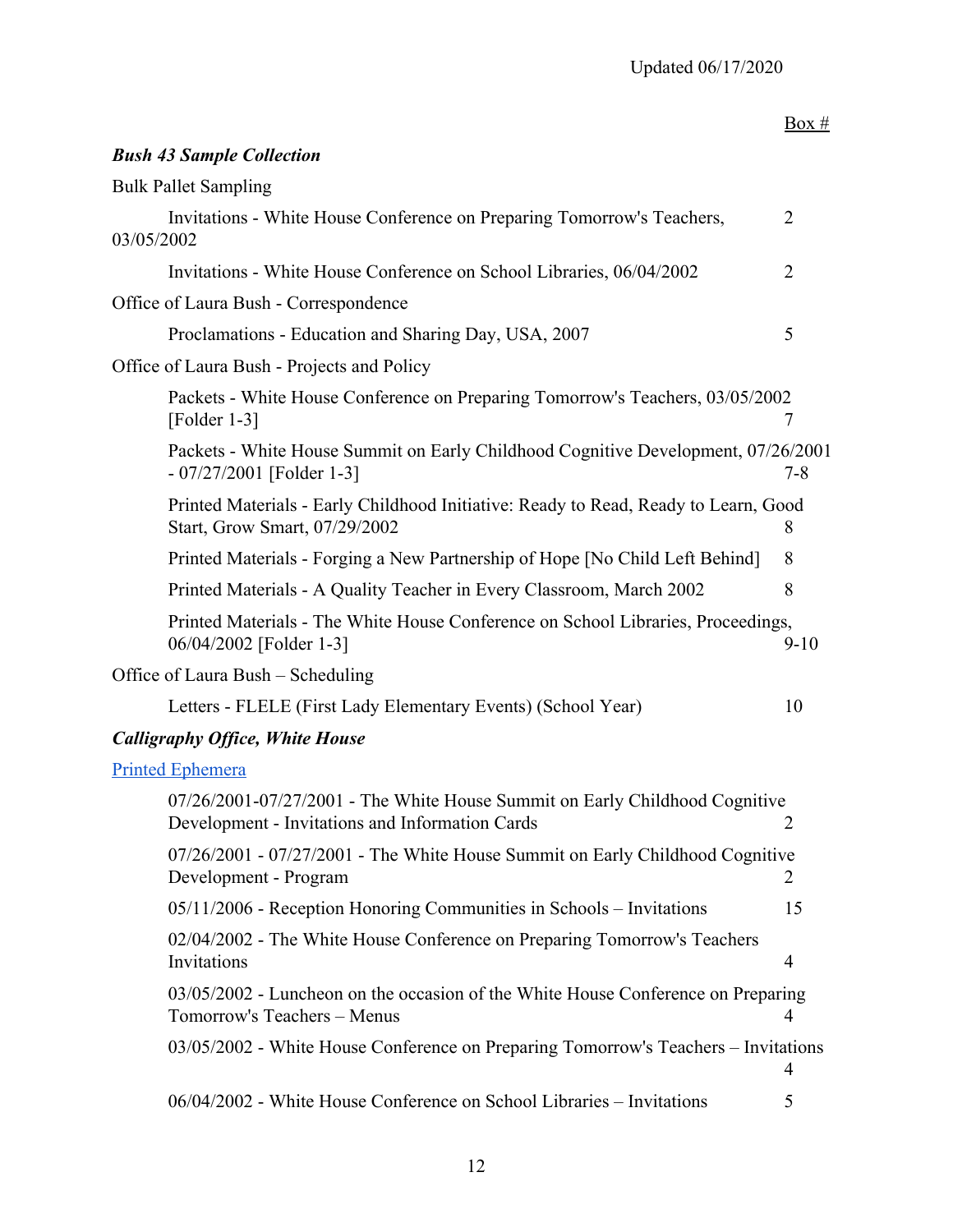## *Presidential Correspondence, Office of*

## [Presidential Proclamations - Blue Line Proclamations](https://www.georgewbushlibrary.gov/research/finding-aids/white-house-staff-member-office-files/blue-line-proclamations)

| Education and Sharing Day, USA, 04/04/2001             | $\mathbf{1}$   |
|--------------------------------------------------------|----------------|
| Education and Sharing Day, USA, 03/24/2002             | $\overline{2}$ |
| National Charter Schools Week, 04/28/2002 - 05/04/2002 | 2              |
| National School Lunch Week, 10/13/2002 - 10/19/2002    | $\overline{3}$ |
| Education and Sharing Day, USA, 04/13/2003             | $\overline{3}$ |
| National Charter Schools Week, 04/27/2003 - 05/03/2003 | $\overline{4}$ |
| National School Lunch Week, 10/12/2003 - 10/18/2003    | $\overline{4}$ |
| National Charter Schools Week, 05/02/2004 - 05/08/2004 | 5              |
| National School Lunch Week, 10/10/2004 - 10/16/2004    | 6              |
| Education and Sharing Day, USA, 04/20/2005             | 6              |
| National Charter Schools Week, 05/01/2005 - 05/07/2005 | 6              |
| National School Lunch Week, 10/09/2005 - 10/15/2005    | $\tau$         |
| Education and Sharing Day, USA, 04/09/2006             | 8              |
| National Charter Schools Week, 04/30/2006 - 05/06/2006 | 8              |
| National School Lunch Week, 10/08/2006 - 10/14/2006    | 9              |
| Education and Sharing Day, USA, 03/30/2007             | 9              |
| National Charter Schools Week, 04/29/2007 - 05/05/2007 | 10             |
| National School Lunch Week, 10/14/2007 - 10/20/2007    | 10             |
| Education and Sharing Day, USA, 04/16/2008             | 11             |
| National Charter Schools Week, 05/04/2008 - 05/10/2008 | 11             |
| <b>Presidential Proclamations - Proclamations</b>      |                |
| 04/04/2001 - Education and Sharing Day, U.S.A.         | $\mathbf{1}$   |
| 04/29/2007 - National Charter Schools Week             | $\mathbf{1}$   |

#### **Electronic Records**

These records include email messages created or received using the White House email system; the files from the shared network drives used by various offices in the White House; and the data from the various records management, scheduling, and appointment systems used during the Administration of President George W. Bush.